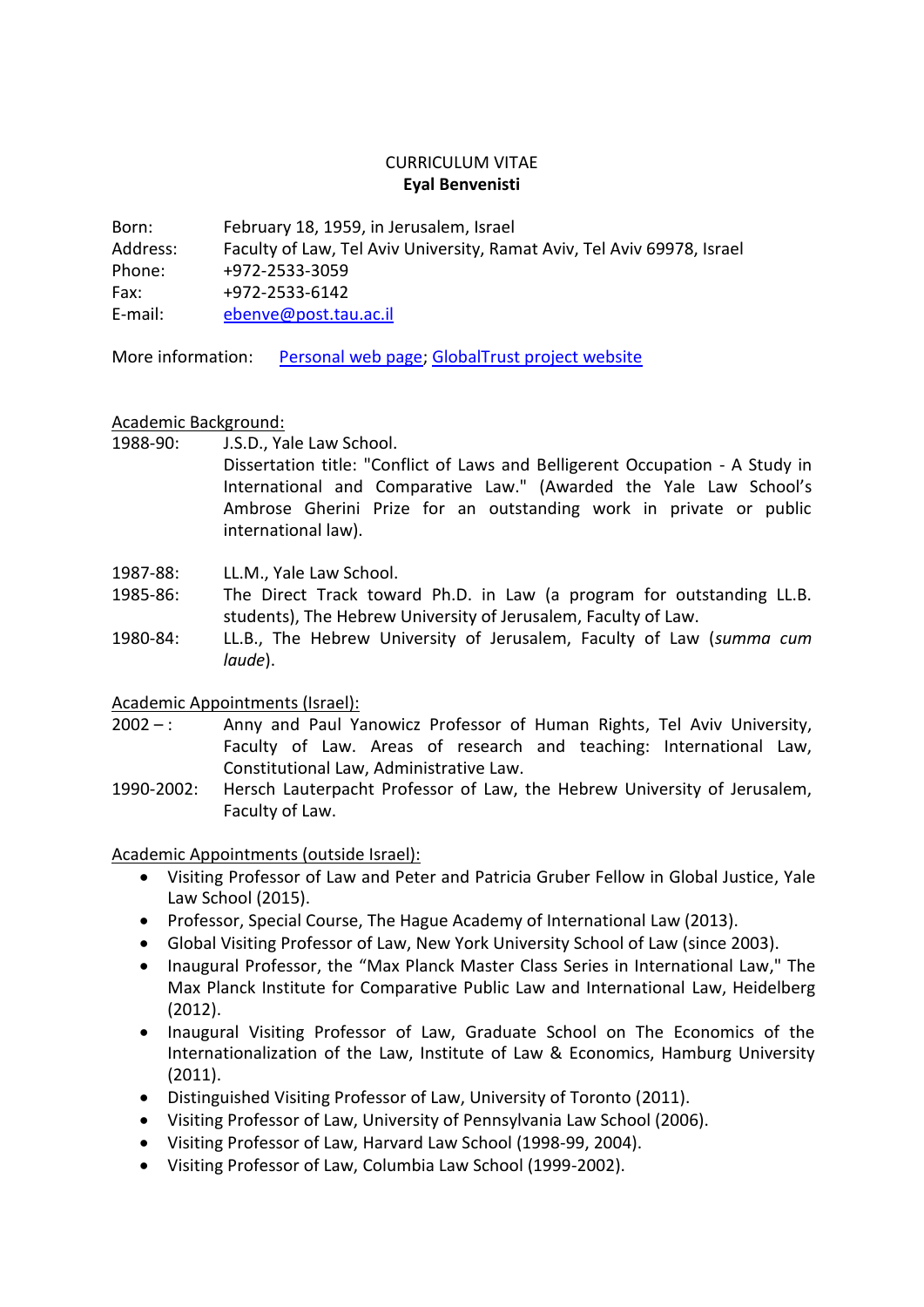- Visiting Professor of Law, University of Michigan School of Law (2002).
- Professor, the UN/UNITAR Fellowship Programme in International Law, The Hague (1998-2006).
- A Humboldt Fellow at the Humboldt University, Berlin (2006) and the University of Munich (2007).
- Visiting Fellow, Max Planck Institute for Comparative Public Law and International Law, Heidelberg (1996).

Membership: Associate Member, *Institut de droit international* (since 2011)

## Editorial Boards:

2009 – : Editorial Board, AMERICAN JOURNAL OF INTERNATIONAL LAW.

- 2004 –: Founding Editorial Board, INTERNATIONAL LAW IN DOMESTIC COURTS (Oxford University Press).
- 1997-2006: Founding Editorial Board (Editor-In-Chief 2003-06), THEORETICAL INQUIRIES IN LAW (Tel-Aviv University Faculty of Law).
- 1982-83: Editorial Board, MISHPATIM (Hebrew U. Law Rev.).

#### Other Academic Activities and Appointments:

- 2009-15: Scientific Advisory Board, Max Planck Institute for Comparative Public Law and International Law, Heidelberg.
- $2012 -$ : Academic Director, The International LL.M. Program at Tel Aviv University Faculty of Law.
- 2002-05: Academic Director, Cegla Center for Interdisciplinary Research of the Law, Tel Aviv University, Faculty of Law.
- 2000-02: Academic Director, Minerva Center for Human Rights at the Hebrew University of Jerusalem.
- 1995-2002: Rapporteur on Israeli Administrative Law, EUROPEAN PUBLIC LAW.
- 1994-98: Member, the International Law Association, Committee on International Law in National Courts.

### Related Activities:

- 2013-2017: Member of Tel Aviv University's Executive Council.
- 2008-12: Substitute Member (Israel), the European Commission for Democracy through Law (The Venice Commission).
- 1998-99: Chairperson, the Commission on Administrative Tribunals (A statutory body supervising the activities of judicial organs of the executive branch in Israel).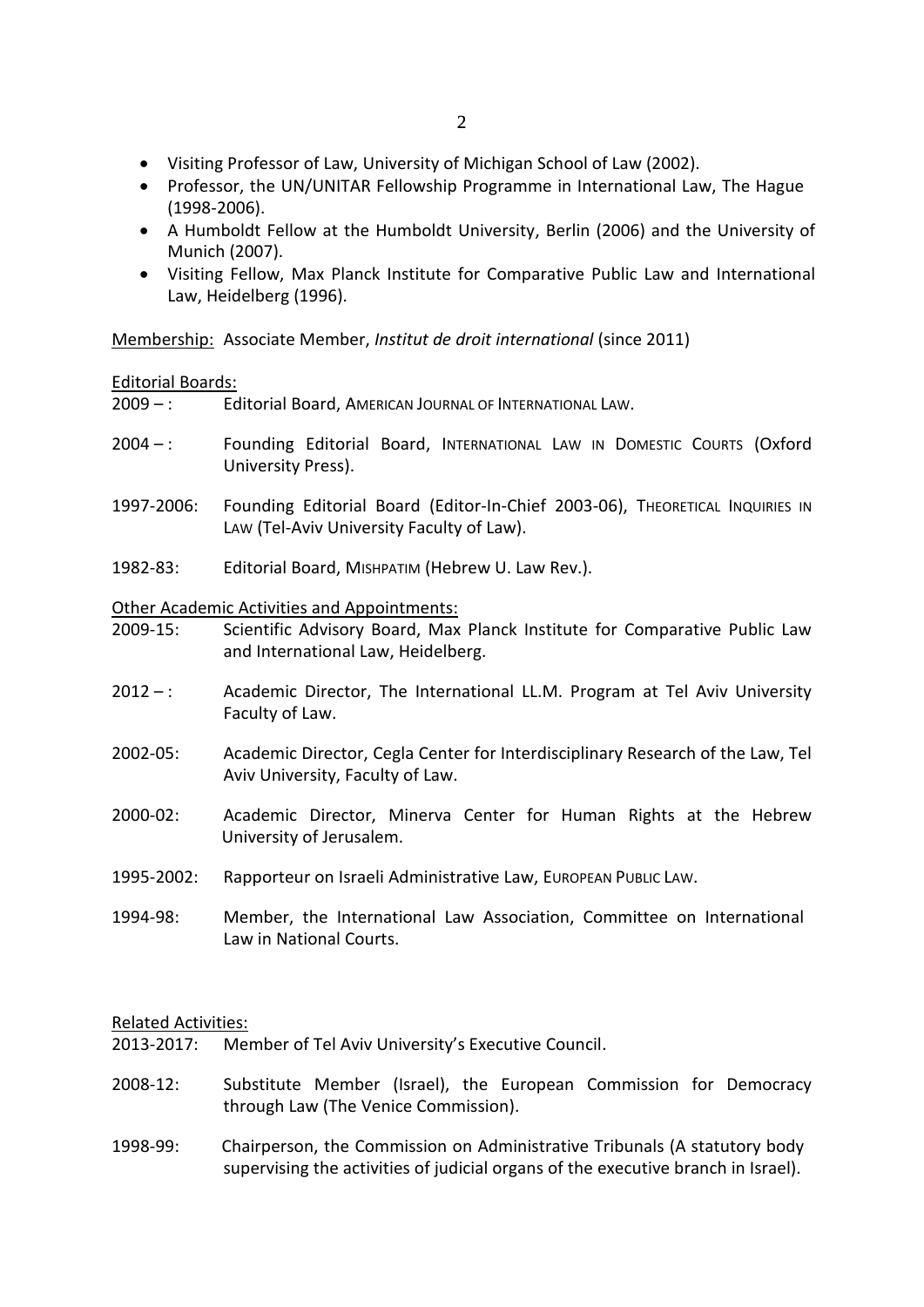- 1995-96: Chairperson, the Association for Civil Rights in Israel.
- 1983-84: Clerked with Justice Ben-Porat, the Supreme Court of Israel.

## Prizes and Awards:

- 2013: The European Research Council Advanced Grant ("for exceptional established research leaders to pursue ground-breaking, high-risk projects that open new directions in their research fields") for the [GlobalTrust](http://globaltrust.tau.ac.il/) research project (1.4 Million Euro for 5 years).
- 2011: The Cheshin Prize, awarded (for the third time) by the Hebrew University of Jerusalem for Academic Excellence in Legal Scholarship.
- 2006: The Humboldt Research Award, awarded by the Alexander von Humboldt Foundation (established by the Federal Republic of Germany), for outstanding scientists and scholars with internationally recognized academic qualifications, to honor the award winner's lifetime academic achievements (for "recognized innovative contributions [that] developed ways to achieve or to preserve public goods through unexplored, and sometimes surprising paths.")
- 2004: The Developing Countries Prize of the Justus-Liebig University Giessen, Germany, to honor achievements in the acquisition and application of scientific knowledge that are beneficial for developing countries, for "develop[ing] a new, multi-disciplinary approach to the problem of freshwater, proposing transnational institutions for the management of transboundary resources."

The Zeltner Prize for a senior legal scholar in Israel, awarded by Tel Aviv University.

- 2003: The Landau Prize awarded by the Israel National Lottery to honor the academic achievements of Israeli scientists and scholars; granted for scholarly contributions in the areas of constitutional law and human rights (awarded for the first time in this area).
- 1998: The 1998/99 Fulbright-Yitzhak Rabin Award, awarded by the United States Israel Educational Foundation to an established Israeli scholar doing research in the US.
- 1997: The Francis Deak Prize for an outstanding article by a younger author published in the American Journal of International Law.
- 1994: The 1994 Zeltner Prize for a junior legal scholar in Israel (awarded for the second time) by Tel Aviv University.

Prizes for research from the Ben-Shemesh Foundation and the Douchan Foundation.

1992: The Yig'al Alon Fellowship, the Israeli Council for Higher Education (for promising entry level faculty).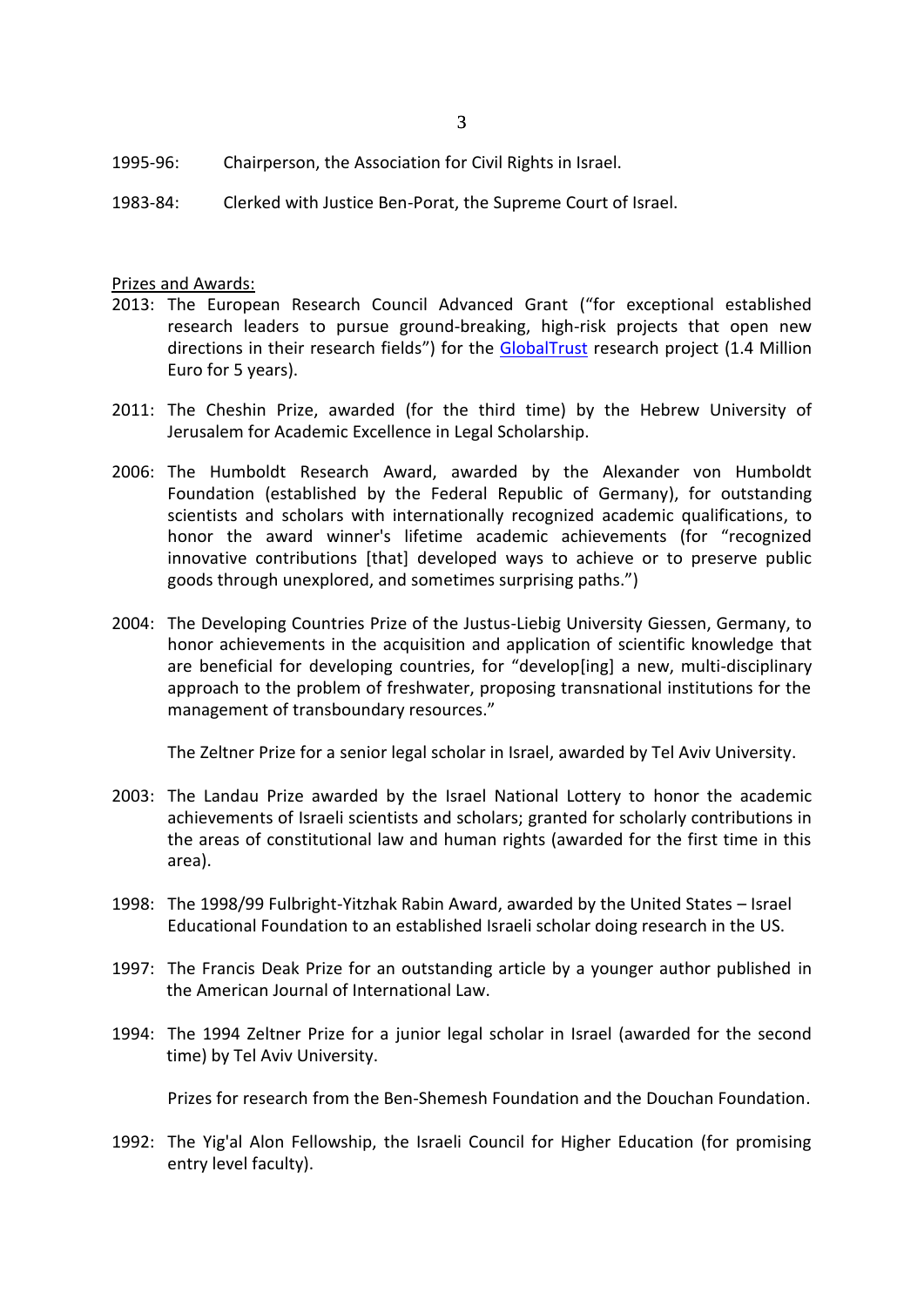1990: The Yale Law School's Ambrose Gherini Prize for the doctoral dissertation.

#### Grants:

- 2013: The Israel Science Foundation, for research on "Armed Agents: International Humanitarian law as a Mechanism of Governance" (with Amichai Cohen and Doreen Lustig).
- 2010: The Israel Science Foundation, for research on "Other-Regarding Sovereigns."
- 2008: The Israel Science Foundation, for research on "Coordination among National Courts."
- 2003: The Israel Science Foundation, for research on "How National Courts Cope with International Terrorism."
- 2000: The United States Institute of Peace, grant for developing courses in human rights (in Arabic and Hebrew) for Israeli and Palestinian teachers in elementary and secondary schools and for employees of human rights NGOs.
- 1995: The Israel Science Foundation, for research on "International Law in National Courts."
- 1992: Three grants The United States Institute of Peace, The Israeli Science Foundation and the Bruno Goldberg Foundation – for research on "Sharing Water Resources in the Middle East."

Won 6 of 6 Israel Science Foundation applications (average success rate of an ISF application is 30%). Average grant: \$25,000.

Research Projects, Study Groups and International Conferences Organized:

- 2013-18: Director of ERC Advanced Grant research project "Sovereigns as Trustees of Humanity: The Obligations of Nations in an Era of Global interdependence" [\(GlobalTrust\)](http://globaltrust.tau.ac.il/), yearly hosting 10-12 Israeli and foreign researchers (doctoral students, post docs, and visiting scholars). Editor of the [GlobalTrust Working Paper Series](http://globaltrust.tau.ac.il/publications)
- 2015: International Conference: Sovereignty and Property, at Columbia Law School, (with Professors Hanoch Dagan and Katharina Pistor).

Book project: "Community Obligations in Contemporary International Law" (with Prof. Georg Nolte).

Research Workshop: Environmental Regulation – Experimenting Across Scales (with Prof. Oren Perez, Prof. Issi Rosen-Zvi, and Dr. Orr Karassin).

2014: International Conference: Sovereignty as Trusteeship for Humanity – Historical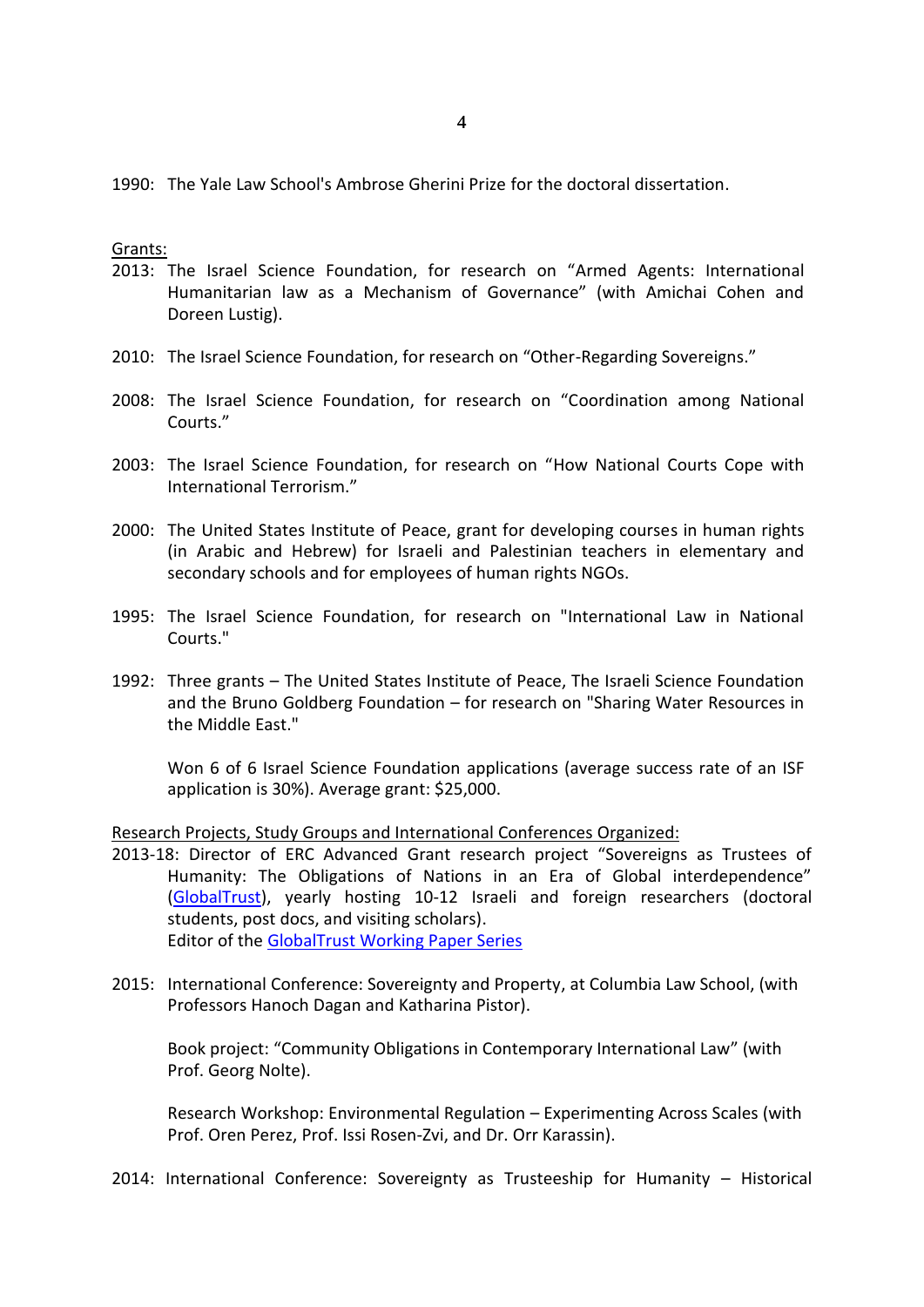Antecedents and their Impact on International Law, at Tel Aviv University (with Dr. Doreen Lustig).

- 2012-13: Academic Director, study group on "Contemporary Challenges to the Laws of Armed Conflict," The Institute for National Security Studies (INSS)
- 2011: Institute of Advanced Studies at the Hebrew University of Jerusalem, study group on "Sovereignty, Global Justice and the Ethics of War" (co-convenor with Dr. Itzhak Benbajy)
- 2008: German-Israeli Minerva School "Global Public Policy and the Law of International Administration," at Tel Aviv University (with Prof. Armin von Bogdandy, MPI, Heidelberg).
- 2003: International Conference: The Role and Limits of Legal Regulation of Conflicts of Interests, University of Pennsylvania (with Profs. Ariel Porat and Edward Rock).
- 2002-03: Interdisciplinary Israeli-Palestinian study group: The Resolution of the Palestinian Refugees Problem, Tel Aviv/ Heidelberg (with Profs. Chaim Gans and Sari Hanafi).
- 2002: International Conference: Liberty, Equality, Security, Tel Aviv University.
- 2000-01: International interdisciplinary study group: The Welfare State in the Age of Globalization, Jerusalem/Göttingen (with Prof. Georg Nolte).
- 2001: International Conference: The Impact of Norms and Institutions on Cooperation in International Environment and Trade: Theoretical Perspectives, Jerusalem, June, 2001 (with Prof. Moshe Hirsch).
- 1994-98: Israeli-Palestinian interdisciplinary study group on joint management of shared water resources, Jerusalem (participated as expert on international water law).
- 1994: International Conference: The Arab-Israeli Accords: Legal Perspectives, School of Oriental and African Studies, London (with Dr.Chibli Mallat).

#### Supervision of Doctoral Students

-12 doctoral students under my supervision (7 have graduated, 5 of them are professors in Israeli Law Faculties or Colleges).

-Instructed several foreign doctoral students (from Germany, Finland, Denmark, India, Italy, Kazakhstan and Switzerland) who visited Tel Aviv to study with me for a semester.

-Co-supervised or examined doctoral students from the universities of Geneva, Helsinki, Melbourne, NYU, Leiden, and the Graduate Institute for International Studies.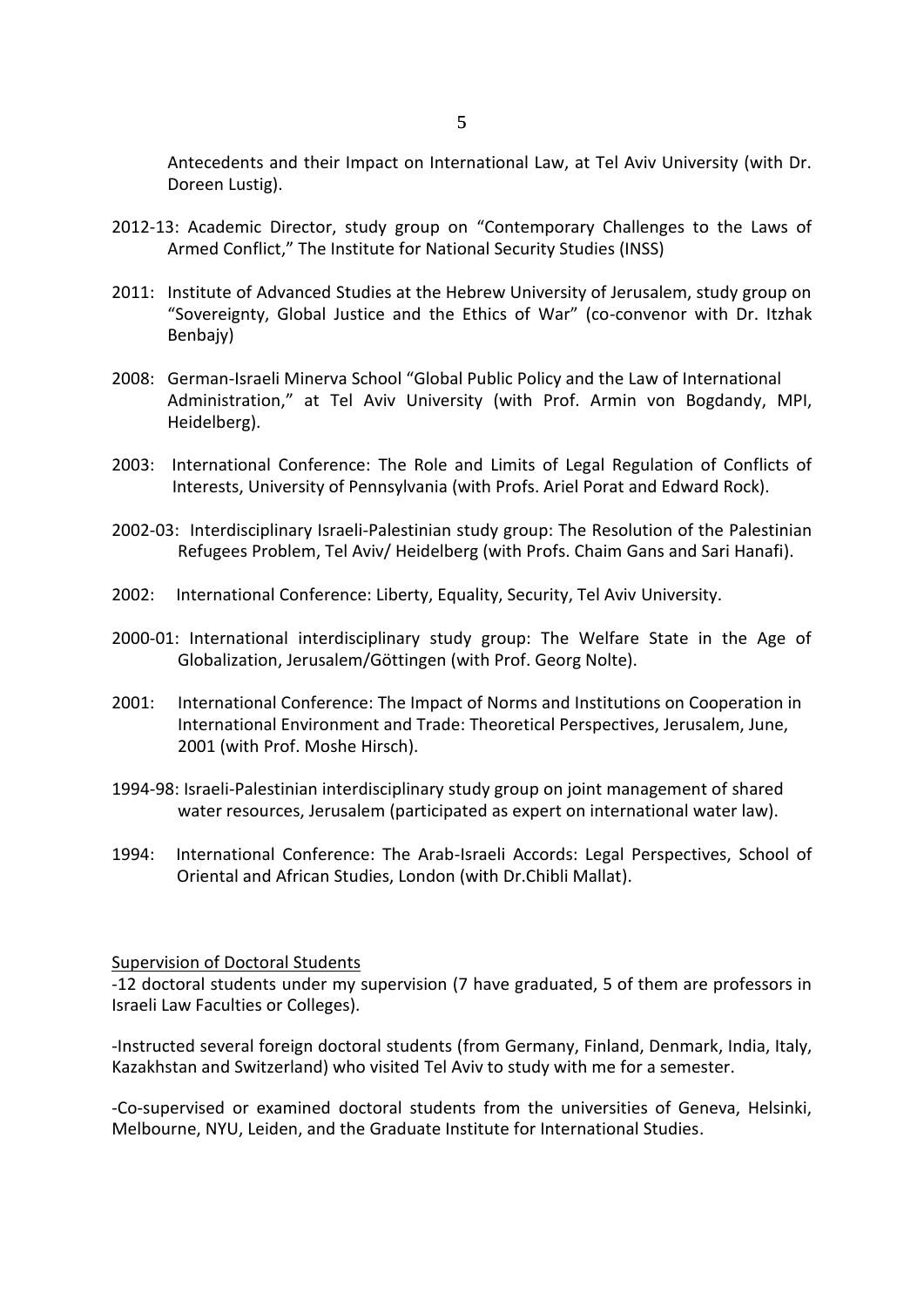# **List of Publications**

Books:

1. LEGAL DUALISM: THE ABSORPTION OF THE OCCUPIED TERRITORIES INTO ISRAEL (Westview Press, 1989).

2. THE I[NTERNATIONAL](http://www.oup.com/us/catalog/general/subject/Law/?view=usa&ci=9780199588893#Author_Information) LAW OF OCCUPATION (Princeton University Press, 1993) (paperback edition with a new preface, 2004) (second edition, Oxford University Press, 2012). Among the first 50 books selected for OUP's "Oxford Scholarly Authorities on International Law" online service that includes OUP's "most authoritative and important books."

3. THE LEGAL STATUS OF LANDS ACQUIRED BY ISRAELIS BEFORE 1948 IN THE WEST BANK, GAZA STRIP AND EAST JERUSALEM (The Jerusalem Institute for Israel Studies, 1993) (in Hebrew) (co-author: Eyal Zamir).

4. PRIVATE PROPERTY AND THE ISRAELI-PALESTINIAN SETTLEMENT (The Jerusalem Institute for Israel Studies, 1998, in Hebrew) (co-author: Eyal Zamir).

5. SHARING T[RANSBOUNDARY](http://www.cambridge.org/catalogue/catalogue.asp?isbn=9780521640985) RESOURCES: INTERNATIONAL LAW AND OPTIMAL RESOURCE USE, (Cambridge University Press, 2002).

6. THE LAW OF GLOBAL G[OVERNANCE](http://www.brill.com/products/book/law-global-governance), in the COLLECTED COURSES OF THE HAGUE ACADEMY OF INTERNATIONAL LAW; issued also as a "pocket book" in the Academy's series that "focuses on topics which are of particular interest" (2014).

Edited Books:

6. THE WELFARE STATE, G[LOBALIZATION AND](http://www.springer.com/law/international/book/978-3-540-01103-3) INTERNATIONAL LAW, (with Georg Nolte, Springer Academic Press, (2003).

7. THE IMPACT OF INTERNATIONAL LAW ON I[NTERNATIONAL](http://www.cambridge.org/us/academic/subjects/law/public-international-law/impact-international-law-international-cooperation-theoretical-perspectives) COOPERATION (with Moshe Hirsch, Cambridge University Press, 2004).

8. **I[SRAEL AND THE](http://www.springer.com/law/international/book/978-3-540-68160-1) PALESTINIAN REFUGEES**, (with Chaim Gans and Sari Hanafi, Springer Academic Press, 2006).

Articles and Book Chapters:

- 1. *[The Applicability of Human Rights Conventions to Israel and to the Occupied](http://heinonline.org/HOL/Page?handle=hein.journals/israel26&div=10&collection=journals&set_as_cursor=0&men_tab=srchresults)  [Territories](http://heinonline.org/HOL/Page?handle=hein.journals/israel26&div=10&collection=journals&set_as_cursor=0&men_tab=srchresults)*, 26 ISRAEL LAW REVIEW 24 (1992).
- 2. *Implications of Considerations of Security and Foreign Relations on the Application of Treaties in Israeli Law*, 21 MISHPATIM (Hebrew U. Law Rev., in Hebrew) 221 (1992).
- 3. *[Judicial Misgivings regarding the Application of International Norms: An Analysis of](http://www.ejil.org/pdfs/4/1/1197.pdf)  [Attitudes of National Courts](http://www.ejil.org/pdfs/4/1/1197.pdf)*, 4 EUROP. J. INT'L L. 159 (1993).
- 4. *[The Israeli-Palestinian Declaration of Principles: A Framework for Future Settlement](http://www.ejil.org/pdfs/4/1/1217.pdf)*, 4 EUROP. J. INT'L L. 542 (1993).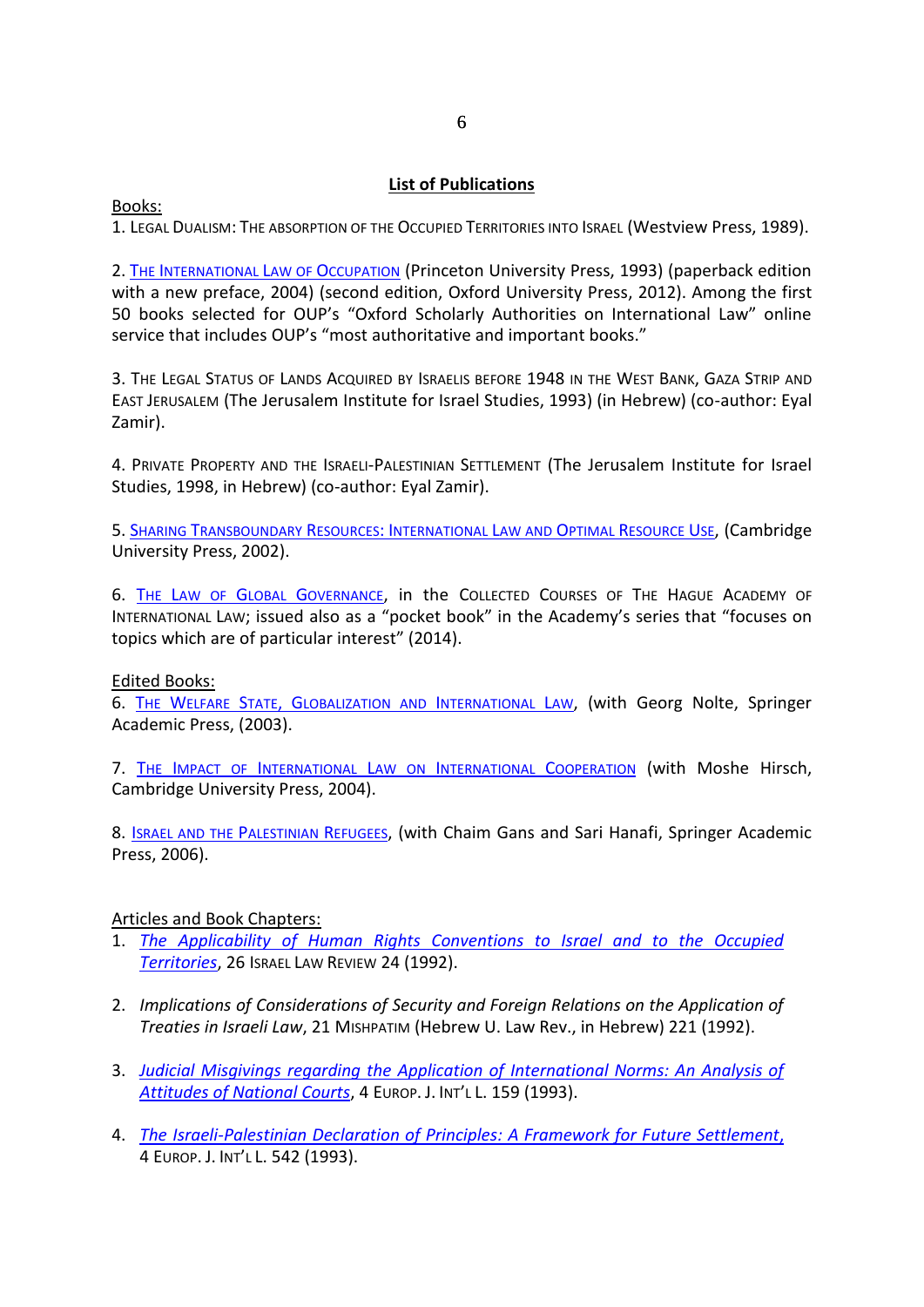- 5. *Deportations without Prior Hearing*, 1 MISHPAT UMIMSHAL (Haifa Univ. Law Rev., in Hebrew) 441 (1993); republished in 2 DEMOCRACY AND NATIONAL SECURITY IN ISRAEL 764 Benyamin Neuberger *et al.* Eds, The Open University of Israel, 2007).
- 6. *The Applicability of Administrative Law to Private Bodies*, 2 MISHPAT UMIMSHAL (Haifa U. L. Rev., in Hebrew) 11 (1993).
- 7. *[Harnessing International Law to Determine Israeli-Palestinian Water](http://heinonline.org/HOL/Page?handle=hein.journals/narj33&div=52&collection=journals&set_as_cursor=3&men_tab=srchresults) Rights*, 33 NATURAL RESOURCES JOURNAL 543 (1993) (co-author: Haim Gvirtzman).
- 8. *Political and Legal Aspects of the Water Crisis in Israel*, 10 MAIM (water, in Hebrew) 32 (1993) (co-author: Haim Gvirtzman).
- 9. *[Judges and Foreign Affairs: A Comment on The Resolution of the Institute of](http://ejil.org/pdfs/5/1/1251.pdf)  [International Law on 'National Courts and the International Relations of their State'](http://ejil.org/pdfs/5/1/1251.pdf)*, 5 EUROP. J. INT'L L.423 (1994).
- 10. *Legal Aspects of International Institutions for the Management of Shared Water Resources* in JOINT MANAGEMENT OF SHARED AQUIFERS: THE FIRST WORKSHOP, 72 (M. Haddad & E. Feitelsohn eds., 1994).
- 11. *International Law and the Mountain Aquifer*, in WATER AND PEACE IN THE MIDDLE EAST (J. Isaac and H. Shuval eds., Studies in Environmental Studies 58, Elsevier Science B.V., 1994) at 229.
- 12. *[Private Claims for Property Rights in the Future Israeli-Palestinian Settlement](http://www.jstor.org/stable/2204205)*, 89 AMERICAN J. INT'L L. 295 (1995) (co-author: Eyal Zamir).
- 13. *[Responsibility for the Protection of Human Rights under the Interim Israeli-](http://heinonline.org/HOL/Page?handle=hein.journals/israel28&div=22&collection=journals&set_as_cursor=5&men_tab=srchresults)[Palestinian Agreements](http://heinonline.org/HOL/Page?handle=hein.journals/israel28&div=22&collection=journals&set_as_cursor=5&men_tab=srchresults)*, 28 ISRAEL L. REV. 297 (1995).
- 14. *[The Influence of International Human Rights in Israel: Present and Future](http://heinonline.org/HOL/Page?handle=hein.journals/israel28&div=12&collection=journals&set_as_cursor=4&men_tab=srchresults)*, 28 ISRAEL L. REV. 136 (1995).
- 15. *[Collective Action in the Utilization of Shared Freshwater: The Challenges of](http://www.jstor.org/stable/pdfplus/2204064.pdf?acceptTC=true)  [International Water Resources Law](http://www.jstor.org/stable/pdfplus/2204064.pdf?acceptTC=true)*, 90 AMERICAN J. INT'L L. 384 (1996).
- 16. *The Present Status of the Palestinian Authority* in THE ARAB-ISRAELI ACCORDS: LEGAL PERSPECTIVES, (E. Cotran & C. Mallat eds., Kluwer Law International, 1996) at 47.
- 17. *Introduction to Israeli Administrative Law*, 2 EUROPEAN PUBLIC LAW 194 (1996).
- 18. *Judicial Review of Administrative Measures in the Occupied Territories*, in PUBLIC LAW IN ISRAEL, (I. Zamir & A. Zysblat eds., Oxford University Press, 1996) at 371.
- 19. *[The Role of National Courts in Preventing Torture of Suspected Terrorists](http://www.ejil.org/pdfs/8/4/787.pdf)*, 8 EUROP. J. INT'L L.596 (1997).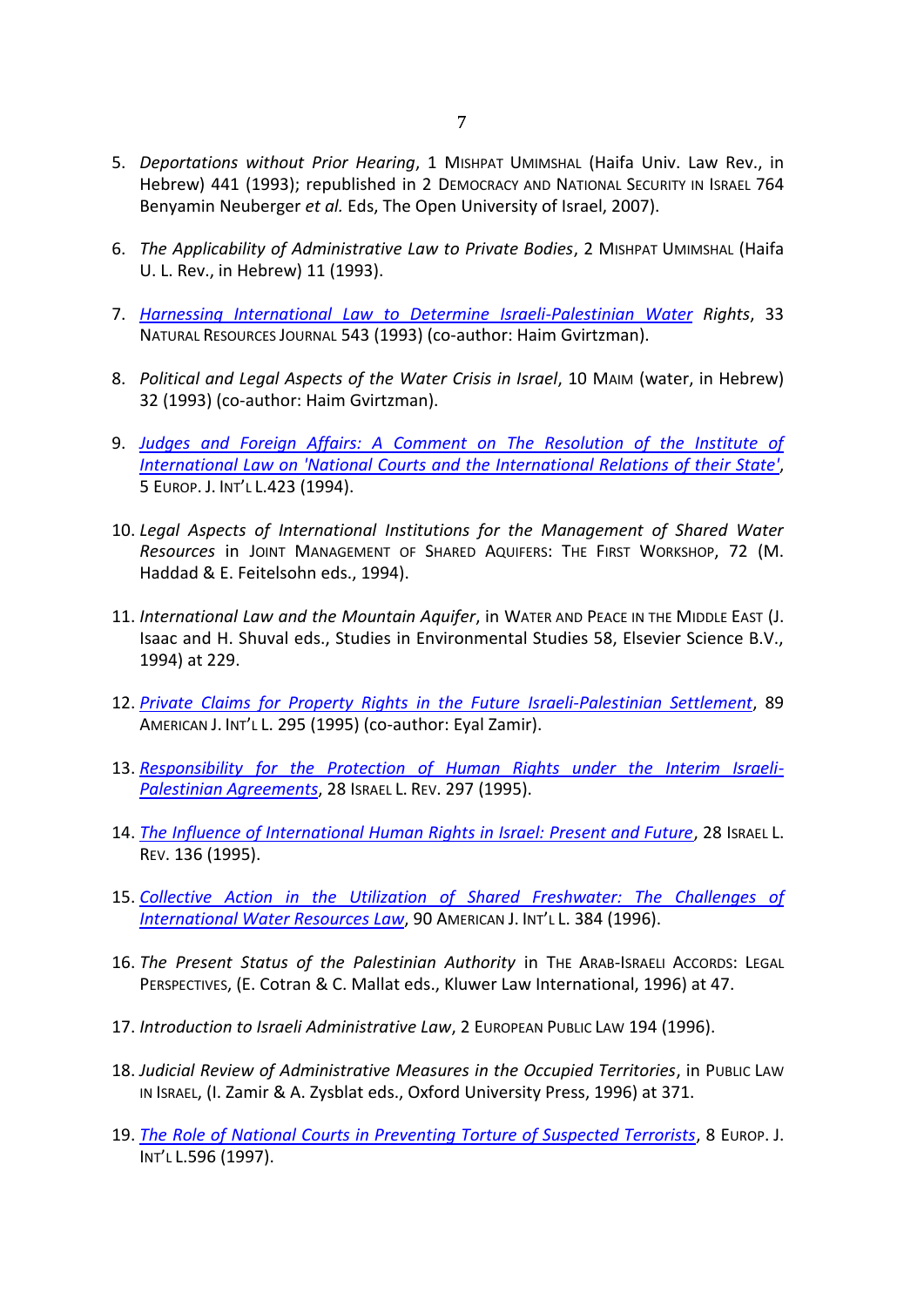- 20. *Equity in International Law: The Apportionment of Shared Water Resources*, in AEQUITAS AND EQUITY, (A. Rabello ed., The Sacher Institute for Legislative Research and Comparative Law, 1997) at 269.
- 21. *The Attitude of the Supreme Court of Israel Towards the Implementation of the International Law of Human rights*, in THE ROLE OF DOMESTIC COURTS IN THE ENFORCEMENT OF INTERNATIONAL HUMAN RIGHTS, (F. Francioni & B. Conforti eds., Kluwer Law International, 1997) at 207.
- 22. ["Separate but Equal" in the Allocation of State Lands for Housing](http://heinonline.org/HOL/Page?handle=hein.journals/telaviv21&div=35&collection=journals&set_as_cursor=12&men_tab=srchresults), 21 IYUNEI MISHPAT (Tel-Aviv U. Law Rev., in Hebrew) 769 (1997).
- 23. *[Freedom of Speech in a Divided Society: Reflections after the Assassination of Prime-](http://www.zaoerv.de/57_1997/57_1997_4_a_805_836.pdf)[Minister Rabin](http://www.zaoerv.de/57_1997/57_1997_4_a_805_836.pdf)* 57 ZEITSCHRIFT FUER AUSLAENDISCHES OEFFENTLICHES RECHT UND VOELKERRECHT (Heidelberg J. of Int'l L.) 806 (1997).
- 24. *[National Courts and the International Law on Minority Rights](http://heinonline.org/HOL/Page?handle=hein.intyb/aurviel0002&div=8&collection=intyb&set_as_cursor=4&men_tab=srchresults&terms=Benvenisti,%20Eyal&type=matchall)*, 2 AUSTRIAN REVIEW OF INTERNATIONAL AND EUROPEAN LAW 1 (1997).
- 25. *Standards or Rules? The Definition of Water Rights* in JOINT MANAGEMENT OF SHARED AQUIFERS: THE FOURTH WORKSHOP, 61-75 (M. Haddad & E. Feitelsohn eds., 1997).
- 26. *Regulating Speech in a Divided Society,* 30 MISHPATIM (The Hebrew U. Law Rev., in Hebrew), 623 (1998).
- 27. *Exit [and Voice in the Age of Globalization](http://www.jstor.org/pss/1290198)* 98 MICHIGAN L. REV. 167 (1999).
- 28. *[Margin of Appreciation, Consensus and Universal Standards](http://www.pict-pcti.org/publications/PICT_articles/JILP/Benvenisti.pdf)*, 31 NYU J. INT'L L & POL. 843 (1999).
- *29.* Book Review: *Nadim Rouhana, Palestinian Citizens in an Ethnic Jewish State* (Yale U.P.) 12 HARVARD JOURNAL OF HUMAN RIGHTS, 389-91 (1999).
- 30. *Domestic Politics and International Resources: What Role for International Law? in* THE ROLE OF LAW IN INTERNATIONAL POLITICS 109 (MICHAEL BYERS ED., Oxford University Press, 2000).
- 31. *The Legal Framework of Joint Management Institutions for Transboundary Water Resources*, in Eran Feitelson and Marwan Haddad, MANAGEMENT OF SHARED GROUNDWATER RESOURCES: THE ISRAELI-PALESTINIAN CASE WITH AN INTERNATIONAL PERSPECTIVE, (Kluwer Academic, Boston/Dordrecht/London, 2001), pp. 407-428.
- 32. *Judicially Sponsored Checks and Balances*, 32 MISHPATIM 797 (The Hebrew U. Law Rev., in Hebrew) (2001).
- 33. *La risorse idriche di Israele: questioni regionali e nazionali* in ACQUA AGRICOLTURA AMBIENTE (Eva Rook Basile and Alberto Germano eds., 2002) pp. 131-49.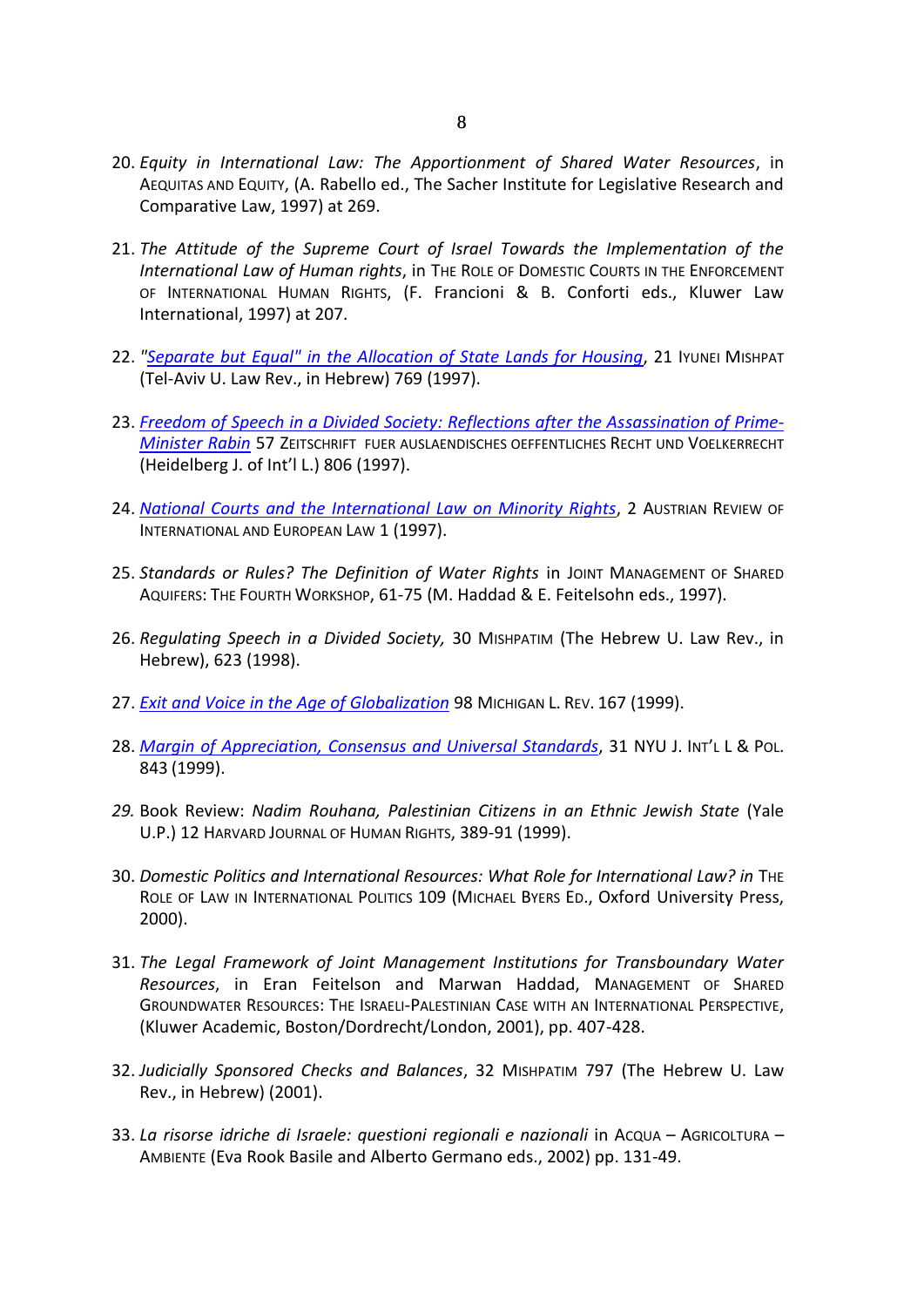- 34. *[Party Primaries as Collective Action with Constitutional Ramifications: Israel as a](http://www7.tau.ac.il/ojs/index.php/til/article/viewFile/228/204)  [Case Study](http://www7.tau.ac.il/ojs/index.php/til/article/viewFile/228/204)* 4 THEORETICAL INQUIRIES IN LAW 175 (2002).
- 35. *Party Primaries in Israel and their Impact on the Democratic System* 7 MISHPAT UMIMSHAL 207 (2004) (Haifa Univ. Law Rev., in Hebrew, with Michal Geinossar-Noy).
- *36. The Role of Third Parties in Promoting Collective Action among Riparians,* 6 PCA PEACE PALACE PAPERS 201 (2003).
- 37. *Welfare and Democracy on a Global Level: The WTO as a Case Study*, *in* THE WELFARE STATE, GLOBALIZATION AND INTERNATIONAL LAW, 343 (Eyal Benvenisti & Georg Nolte eds., 2003).
- 38. *Case Review: Ajuri et al. v. IDF Commander in the West Bank et. al*., 9 EUROPEAN PUBLIC LAW 481 (2003).
- *39. [National Courts and the Protection of National Minorities](http://heinonline.org/HOL/Page?handle=hein.journals/aleimispt3&div=27&collection=journals&set_as_cursor=6&men_tab=srchresults)*, in 3 ALEI MISHPAT (Academic College of Law Law Review) 463 (2003), (in Hebrew).
- 40. *[Water Conflicts during the Occupation of Iraq](http://heinonline.org/HOL/Page?handle=hein.journals/ajil97&div=62&collection=journals&set_as_cursor=17&men_tab=srchresults)*, in Agora Future Implications of the [Iraq Conflict,](http://heinonline.org/HOL/Page?handle=hein.journals/ajil97&div=62&collection=journals&set_as_cursor=17&men_tab=srchresults) 97 AMERICAN J. INT'L L. 860 (2003).
- 41. *[The Security Council and the Law on Occupation: Resolution 1483 on Iraq in Historical](http://heinonline.org/HOL/Page?handle=hein.journals/idflr1&div=7&collection=journals&set_as_cursor=27&men_tab=srchresults&terms=Benvenisti,%20Eyal&type=matchall)  [Perspective](http://heinonline.org/HOL/Page?handle=hein.journals/idflr1&div=7&collection=journals&set_as_cursor=27&men_tab=srchresults&terms=Benvenisti,%20Eyal&type=matchall)*, 1 IDF LAW REVIEW 23 (2003).
- 42. *Customary International Law as a Judicial Tool for Promoting Efficiency* in THE IMPACT OF INTERNATIONAL LAW ON INTERNATIONAL COOPERATION 85 (Eyal Benvenisti & Moshe Hirsch, eds., Cambridge University Press, 2004).
- 43. *National Courts and the "War on Terrorism,"* in INTERNATIONAL LAW AND TERRORISM 307 (Andrea Bianchi Ed., Hart Publishing, 2004).
- 44. *Public Participation in the Administrative Decision-making* (in Hebrew, with Guy Sagi) in ITZHAK ZAMIR BOOK (Yoav Dotan & Ariel Bendor eds., 2005).
- 45. *The Concept of Human Dignity: A Comment*, in EUROPEAN AND AMERICAN CONSTITUTIONALISM 125 (Georg Nolte Ed., Cambridge University Press, 2005).
- 46. [Facially Neutral Discrimination and the Israeli Supreme Court](http://heinonline.org/HOL/Page?handle=hein.journals/nyuilp36&div=24&collection=journals&set_as_cursor=15&men_tab=srchresults), 36 NYU J. INT'L L. & POL. 677 (2005) (with Dahlia Shaham).
- 47. *[The US and the Use of Force: Double-Edged Hegemony and the Management of](http://law.bepress.com/cgi/viewcontent.cgi?article=1012&context=taulwps&preview_mode=1&z=1104825902)  [Global Emergencies](http://law.bepress.com/cgi/viewcontent.cgi?article=1012&context=taulwps&preview_mode=1&z=1104825902)*, 15 EUROP. J. INT'L L. 677 (2004).
- 48. *Asian Traditions and the Management of Shared Natural Resources: Ancient Practices Informing Future Regional Cooperation* (proceedings of The Role of Law in a Developing Asia, Asian Law Institute May 2004).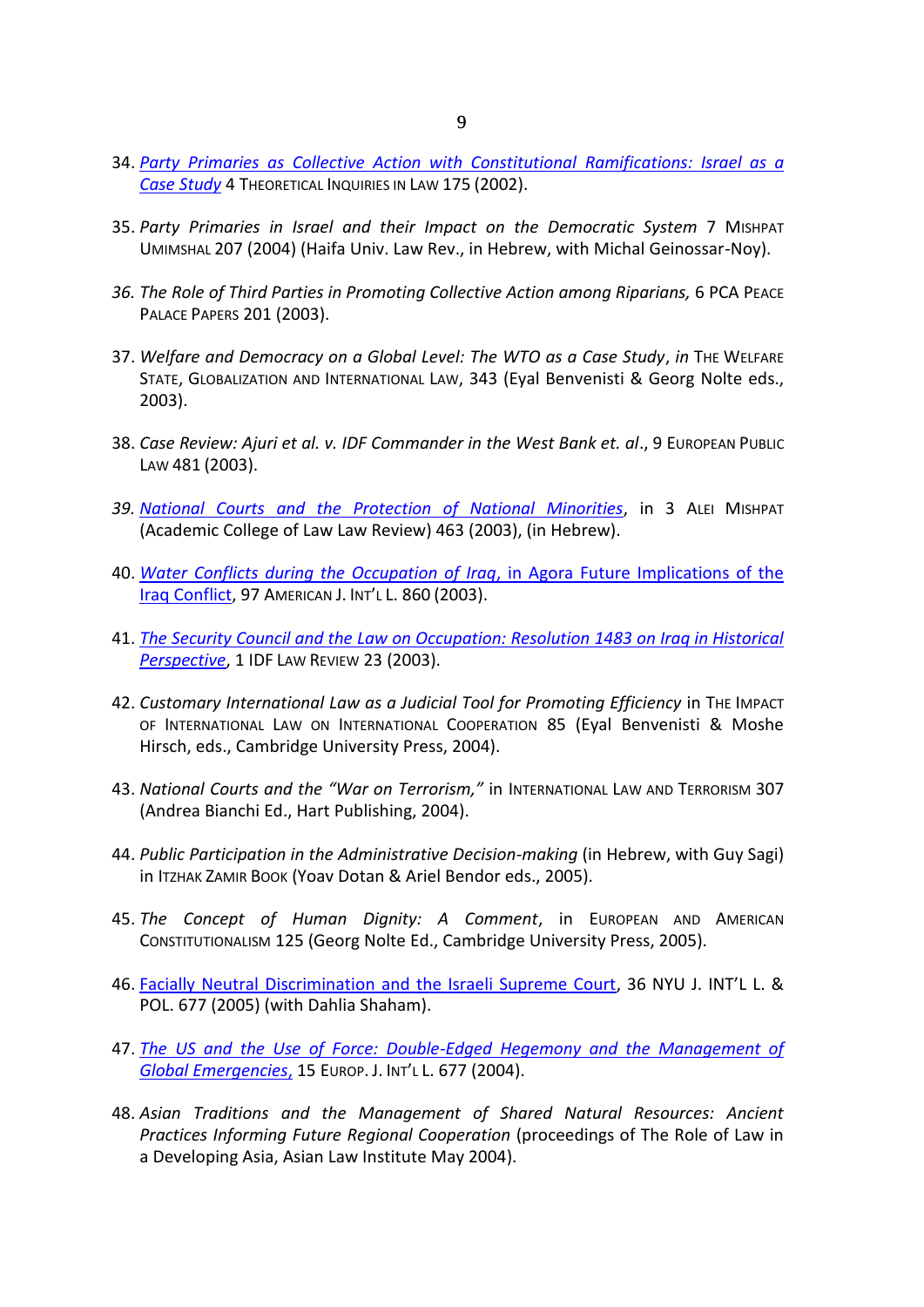- 49. *[Distributive Politics and International Institutions: The Case of Drugs](http://papers.ssrn.com/sol3/papers.cfm?abstract_id=2124074)* 36 CASE WESTERN RESERVE J. INT'L L. 21 (2004) (with George W. Downs).
- *50. [Implementing the Law by Impartial Agents: An Exercise in Tort Law and International](http://www.tau.ac.il/law/members/porat-ariel/Impartial%20Agents-Bepress.pdf)  [Law](http://www.tau.ac.il/law/members/porat-ariel/Impartial%20Agents-Bepress.pdf)* 6 THEORETICAL INQUIRIES IN LAW 1 (2005) (with Ariel Porat).
- *51. The Legal Framework of Joint Management Institutions for Transboundary Water Resources: Ancient Practices Informing Contemporary Regional Cooperation*, in WATER AND SUSTAINABLE DEVELOPMENT 21 (P. MICHAEL SCHMITZ, ED., 2005) (13 Schriften zur Internationalen Entwicklungs- und Umweltforschung).
- 52. *[The Interplay Between Actors as a Determinant of the Evolution of Administrative](http://scholarship.law.duke.edu/cgi/viewcontent.cgi?article=1369&context=lcp)  [Law in International Institutions,](http://scholarship.law.duke.edu/cgi/viewcontent.cgi?article=1369&context=lcp)* 68 LAW & CONTEMP. PROBS. 319 (2005); republished in ADMINISTRATIVE LAW: ISSUES AND PERSPECTIVES 106 (A Usha Ed., The Icfai University Press India, 2007).
- *53. [Human Dignity in Combat: The Duty to Spare Enemy Civilians](http://papers.ssrn.com/sol3/papers.cfm?abstract_id=892522)* 39 ISRAEL LAW REVIEW 81 (2006); republished in HUMAN RIGHTS: ARMED CONFLICTS (Chinna Reddy Pothula, ed., Amicus Books, India, 2009).
- 54. *[Applicability of the Law of Occupation,](http://heinonline.org/HOL/Page?handle=hein.journals/asilp99&div=10&collection=journals&set_as_cursor=22&men_tab=srchresults)* panel on *State Building: Issues of Choice, [Creation, and Legal Justification,](http://heinonline.org/HOL/Page?handle=hein.journals/asilp99&div=10&collection=journals&set_as_cursor=22&men_tab=srchresults)* 99 AMERICAN SOC. INT'L L. PROC. (2006).
- *55. "Coalitions of the Willing" and the Evolution of Informal International Law*, in "COALITIONS OF THE WILLING" - AVANTGARDE OR THREAT? 1 (C. Calliess, G. Nolte, T. Stoll, eds., 2008).
- *56. Substituting International Law,* panel on *The Move from Institutions?* 100 AMERICAN SOC. INT'L L. PROC. 289 (2006).
- *57. Water, Right to, International Protection*, THE ENCYCLOPEDIA OF PUBLIC INTERNATIONAL LAW (Rüdiger Wolfrum ed., 2008).
- *58. United We Stand: National Courts Reviewing Counterterrorism Measures*, in Andrea Bianchi and Alexis Keller (Eds.), COUNTERTERRORISM: DEMOCRACY'S CHALLENGE 251 (Oxford: Hart Publishing, 2008).
- *59. [The Future of International Law Scholarship in Germany: Between Interpretation and](http://www.zaoerv.de/67_2007/67_2007_3_a_585_598.pdf)  [Change,](http://www.zaoerv.de/67_2007/67_2007_3_a_585_598.pdf)* 67 ZEITSCHRIFT FUER AUSLAENDISCHES OEFFENTLICHES RECHT UND VOELKERRECHT (Heidelberg J. of Int'l L.), 585 (2007).
- *60. [The Empire's New Clothes: Political Economy and the Fragmentation of International](http://papers.ssrn.com/sol3/papers.cfm?abstract_id=976930)  [Law](http://papers.ssrn.com/sol3/papers.cfm?abstract_id=976930)*, 60 STANFORD L. REV. 595 (2007) (with *George W. Downs*).
- 61. *[The Conception of International Law as a Legal System](http://papers.ssrn.com/sol3/papers.cfm?abstract_id=1124882)*, 50 GERMAN YB INT'L L. 393 (2008).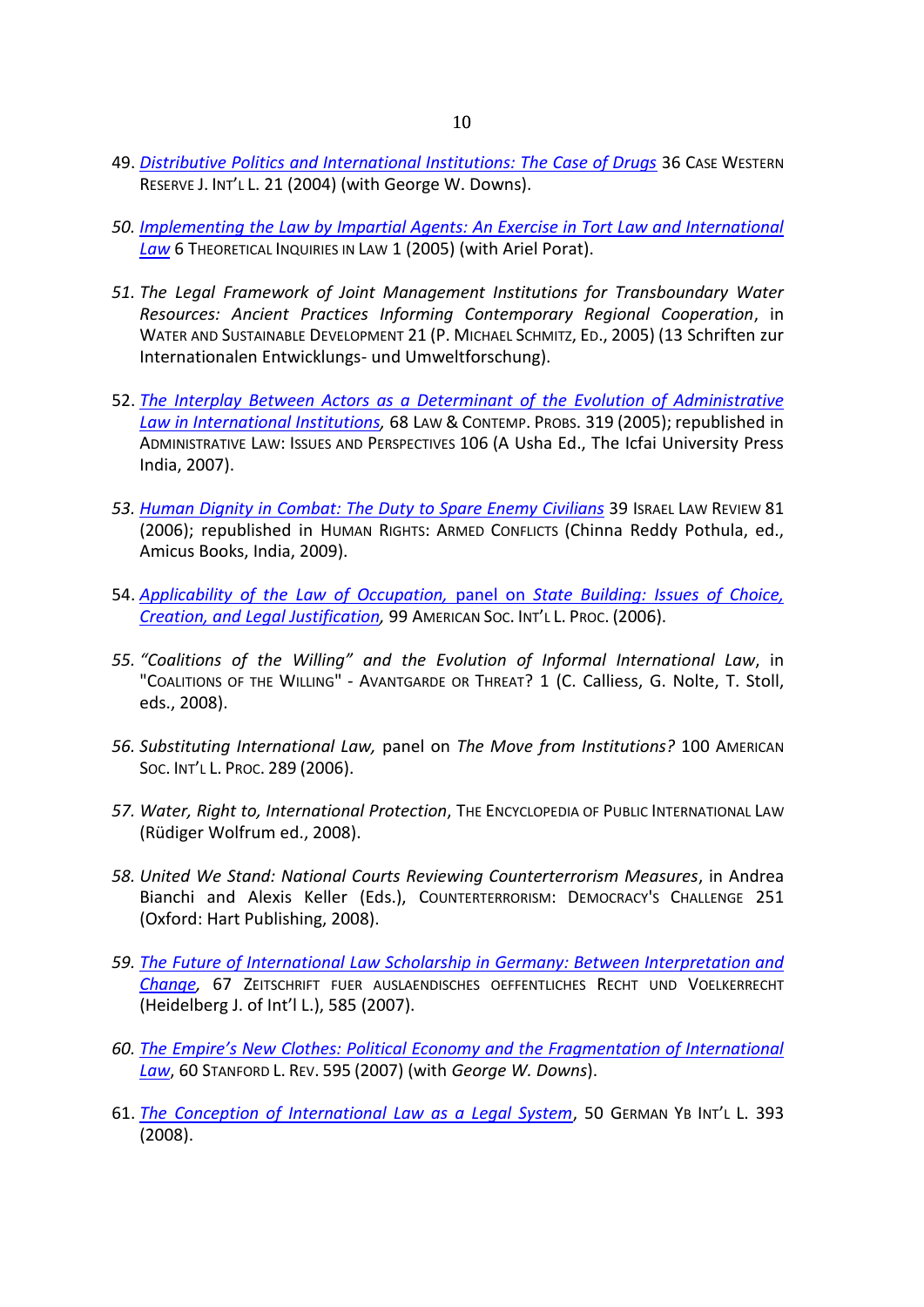- 62. *[Reclaiming Democracy: The Strategic Uses of Foreign and International Law by](http://papers.ssrn.com/sol3/papers.cfm?abstract_id=1007453)  [National Courts](http://papers.ssrn.com/sol3/papers.cfm?abstract_id=1007453)*, 102 AMERICAN J. INT'L L. 241 (2008). Republished in II INTERNATIONAL LAW: CRITICAL CONCEPTS IN LAW (Routledge Major Works, J. Weiler Ed., 2009).
- 63. *[The Origins of the Concept of Belligerent Occupation](http://journals.cambridge.org/action/displayFulltext?type=1&fid=7788973&jid=LHR&volumeId=26&issueId=03&aid=7788971)*, 26 LAW AND HISTORY REVIEW 621 (2008); *reprinted in* DETENTION AND OCCUPATION IN INTERNATIONAL HUMANITARIAN LAW 197 (Michael N. Schmitt and Wolff Heintschel von Heinegg eds., 2012).
- 64. *[Asian Traditions and Contemporary International Law on the Management of Natural](http://papers.ssrn.com/sol3/papers.cfm?abstract_id=1158240)  [Resources](http://papers.ssrn.com/sol3/papers.cfm?abstract_id=1158240)*, 7 CHINESE J. INT'L L. 273 (2008).
- 65. *Freedom of the Press, Protection of Privacy, Curiosity and Voyeurism (Case Review)* Justice M. Ben-Porat Festschrift (Hebrew, 2008).
- 66. *Occupation, Belligerent*, The ENCYCLOPEDIA OF PUBLIC INTERNATIONAL LAW (Rüdiger Wolfrum ed., 2009).
- 67. *Occupation, Pacific*, THE ENCYCLOPEDIA OF PUBLIC INTERNATIONAL LAW (Rüdiger Wolfrum ed., 2009).
- 68. *The Law on the Unilateral Termination of Occupation* in VERÖFFENTLICHUNGEN DES WALTHER-SCHÜCKING-INSTITUTS FÜR INTERNATIONALES RECHT AN DER UNIVERSITÄT KIEL, 371 (Andreas Zimmermann and Thomas Giegerich, eds. 2009).
- 69. *[Toward Global Checks and Balances](http://download.springer.com/static/pdf/64/art%253A10.1007%252Fs10602-008-9071-3.pdf?auth66=1417519925_94b0ad6104d9716408d6f7b675a47f49&ext=.pdf)*, 20 CONSTITUTIONAL POLITICAL ECONOMY 366 (2009) (with George W. Downs)
- 70. *[Court Cooperation, Executive Accountability](http://papers.ssrn.com/sol3/papers.cfm?abstract_id=1409406) and Global Governance*, 41 N.Y.U. J. INT'L L. & POL. 931 (2009), (with George W. Downs).
- *71. [National Courts, Domestic Democracy, and the Evolution of International Law](http://politics.as.nyu.edu/docs/IO/2591/NationalCourts.pdf)*, 20 EUROP. J. INT'L L. 59 (2009) (with George W. Downs).
- *72. [Rethinking the Divide Between](http://papers.ssrn.com/sol3/papers.cfm?abstract_id=1403882)* Jus ad Bellum *and* Jus in Bello *in Warfare against [Non-State Actors](http://papers.ssrn.com/sol3/papers.cfm?abstract_id=1403882)* 34 YALE J. INT'L L. 541 (2009).
- *73. ["What is International Labor Law For?"](https://www.academia.edu/4348227/Comment_on_Brian_Langille_What_is_International_Labor_Law_For)—A Comment on Brian Langille,* 3 Law & Ethics of Human Rights (2009).
- 74. *[National Courts, Domestic Democracy, and the Evolution of International Law: A](http://www.ejil.org/pdfs/20/4/1918.pdf)  [Rejoinder to Nikolaos Lavranos, Jacob Katz Cogan and Tom Ginsburg,](http://www.ejil.org/pdfs/20/4/1918.pdf)* 20 EUROP. J. INT'L L. 1027 (2012).
- *75. The Law on Asymmetric Warfare*, in LOOKING TO THE FUTURE: ESSAYS ON INTERNATIONAL LAW IN HONOR OF W. MICHAEL REISMAN 931 (Mahnoush H. Arsanjani, Jacob Katz Cogan, Robert D. Sloane and Siegfried Wiessner eds., 2010).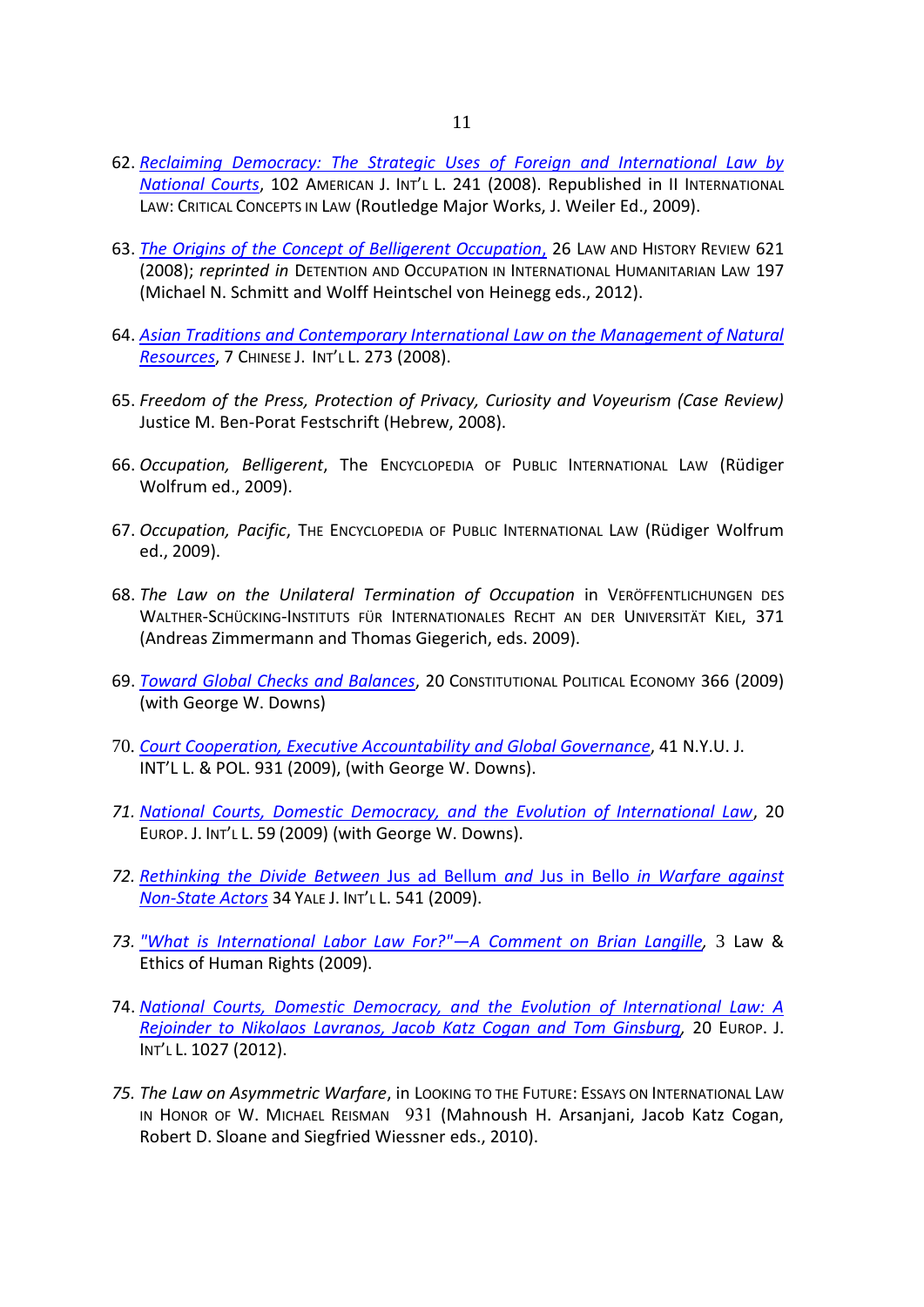- *76. Judicial [Review and Democratic Failures: Minimizing Asymmetric Information](http://heinonline.org/HOL/Page?handle=hein.journals/telaviv32&div=12&collection=journals&set_as_cursor=13&men_tab=srchresults)  [through Adjudication](http://heinonline.org/HOL/Page?handle=hein.journals/telaviv32&div=12&collection=journals&set_as_cursor=13&men_tab=srchresults)* 32 IYUNEI MISHPAT 277 (Tel-Aviv U. Law Rev., in Hebrew) (2010).
- *77. The Law on International Watercourses*, *in* INTERNATIONAL LAW (Robbie Sabel, ed., 2010) (in Hebrew).
- 78. *[The Occupation of Iraq](https://www.usnwc.edu/getattachment/99d03159-fe45-4c61-95f9-a5d5e6eb4da3/The-Occupation-of-Iraq--A-Reassessment.aspx) – A Reassessment*, *in* 86 INTERNATIONAL LAW STUDIES: THE WAR IN IRAQ: A LEGAL A[NALYSIS](https://www.usnwc.edu/getattachment/99d03159-fe45-4c61-95f9-a5d5e6eb4da3/The-Occupation-of-Iraq--A-Reassessment.aspx) ("Blue Book" Series of the U.S. Naval War College) (2010) (With Guy Keinan).
- 79. *[The Legal Battle to Define the Law on Transnational Asymmetric Warfare](77.%09The%20Legal%20Battle%20to%20Define%20the%20Law%20on%20Transnational%20Asymmetric%20Warfare)* 20 DUKE JOURNAL OF COMPARATIVE AND INTERNATIONAL LAW 339 (2010).
- 80. *[Bottom-Up Constitutionalization of International Law: The targeted Sanctions](http://heinonline.org/HOL/Page?handle=hein.journals/asilp104&div=123&collection=journals&set_as_cursor=33&men_tab=srchresults)  [Regime as a Case Study,](http://heinonline.org/HOL/Page?handle=hein.journals/asilp104&div=123&collection=journals&set_as_cursor=33&men_tab=srchresults)* AMERICAN SOC. INT'L L. PROC. (2010).
- 81. *Going Global to Preserve Domestic Accountability: The New Role of National Courts* in HIGHEST COURTS AND GLOBALIZATION, pp. 163-186 (Sam Muller and Sidney Richards eds., 2010).
- 82. *Individual Remedies for Victims of Armed Conflicts in the context Mass Claims Settlements*, in COEXISTENCE, COOPERATION AND SOLIDARITY; LIBER AMICORUM RÜDIGER WOLFRUM, (H. Hestermeyer, D. König, V.Röben, N.Matz-Lück, A. Seibert-Fohr, P.-T. Stoll. S. Vöneky, eds., 2011)*.*
- 83. *The Treatment of Occupation Legislation by Courts in Liberated Territories*, in INTERNATIONAL LAW IN DOMESTIC COURTS: RULE OF LAW REFORM IN POST-CONFLICT STATES 269 (Edda Kristjansdottir, André Nollkaemper & Cedric Ryngaert, eds., 2012) (with Michal Saliternik).
- 84. *[Prospects for the Increased Independence of International Tribunals](http://www.germanlawjournal.com/index.php?pageID=11&artID=1353)* in LAWMAKING BY INTERNATIONAL TRIBUNALS, 99 (Armin von Bogdandy and Ingo Venzke eds., 2012) and 7 GERMAN LAW JOURNAL 1057 (2011) (with George W. Downs).
- 85. *National Courts and Transnational Private Regulation* in Enforcement of TRANSNATIONAL REGULATION: ENSURING COMPLIANCE IN A GLOBAL WORLD, 131 (Fabrizio Cafaggi ed., 2012) (with George W. Downs).
- *86. [Comments on the Systemic Vision of National Courts as Part of an International Rule](http://heinonline.org/HOL/Page?handle=hein.journals/jerusrls4&div=7&collection=journals&set_as_cursor=22&men_tab=srchresults)  [of Law,](http://heinonline.org/HOL/Page?handle=hein.journals/jerusrls4&div=7&collection=journals&set_as_cursor=22&men_tab=srchresults)* 4 JRSLM. REV. LEGAL STUD. 42 (2012).
- 87. *[The Democratizing Effects of Transjudicial Coordination](http://www.utrechtlawreview.org/index.php/ulr/article/view/201/199)* 8 UTRECHT LAW REVIEW 158 (2012) (part of a project titled 'The Changing Role of Highest Courts in an Internationalising World') (with George W. Downs).
- 88. *[Interpreting Article 64 of the Fourth Geneva Convention: A Reply](http://ejil.oxfordjournals.org/content/23/1/199.abstract)*, 23 EUROP. J. INT'L LAW 199 (2012).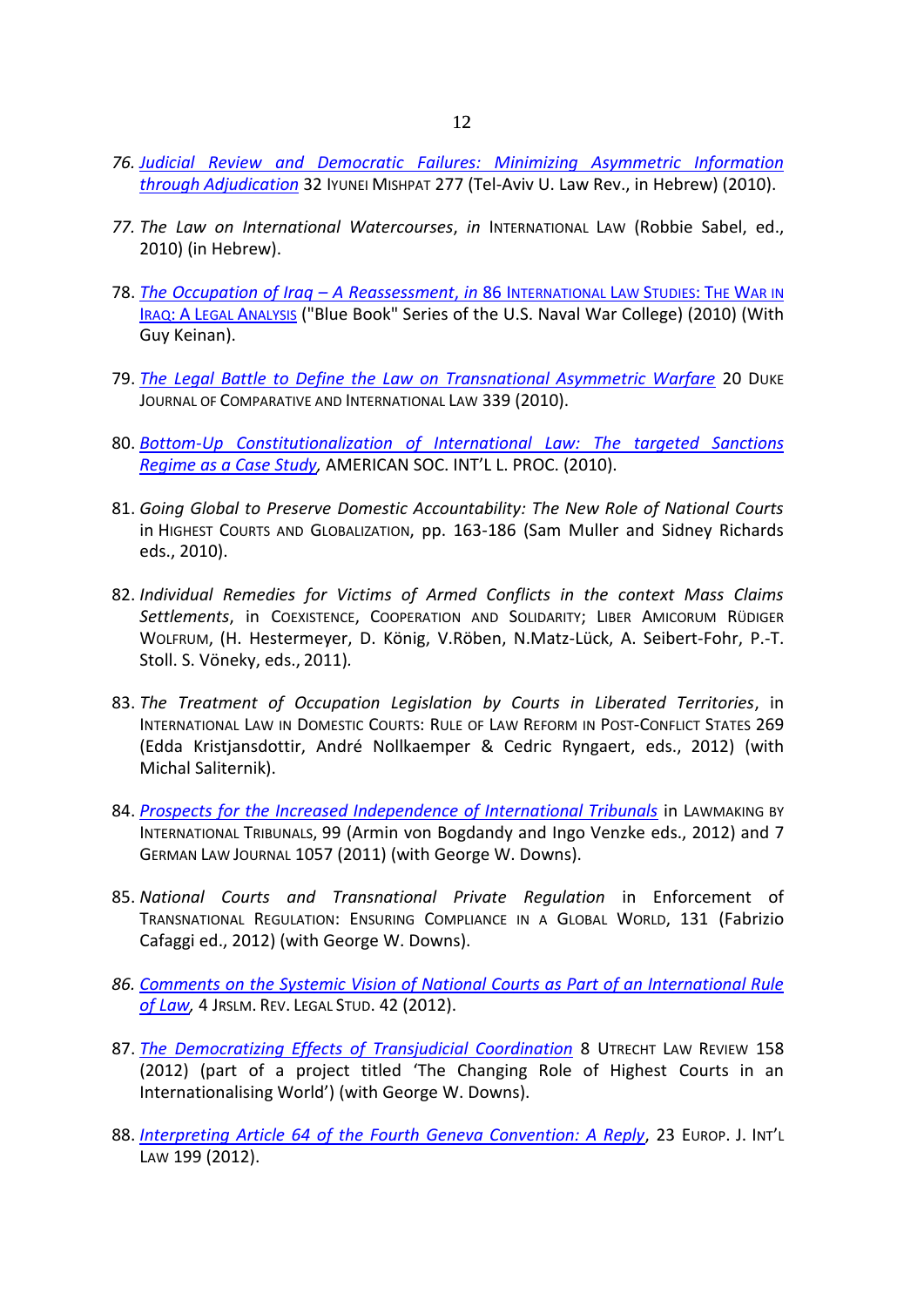- *89. Economic Analysis of International Law, in* ECONOMIC ANALYSIS OF LAW (Uriel Procacia, Ed., 2012) (in Hebrew, with Amichai Cohen).
- 90. *Toward A Typology of Informal International Lawmaking Mechanisms and their Distinct Accountability Gaps, in* INFORMAL INTERNATIONAL LAWMAKING: MAPPING THE ACTION AND TESTING CONCEPTS OF ACCOUNTABILITY AND EFFECTIVENESS (Joost Pauwelyn, R.A. Wessel and Jan Wouters, eds., Oxford University Press, 2012).
- 91. *[Sovereigns as Trustees of Humanity: On the Accountability of](http://www.jstor.org/stable/10.5305/amerjintelaw.107.2.0295) States to Foreign [Stakeholders](http://www.jstor.org/stable/10.5305/amerjintelaw.107.2.0295)*, 107 AMERICAN JOURNAL OF INTERNATIONAL LAW 295 (2013).
- 92. *Legislating for Humanity: May States Compel Others to Promote Global Interests?,* in INTERNATIONAL LAW-MAKING: ESSAYS IN HONOUR OF JAN KLABBERS, P. 3 (Rain Liivoja & Jarna Petman eds., 2013).
- 93. *[The Multinational Corporation as "the Good Despot:" The Democratic Costs of](http://globaltrust.tau.ac.il/wp-content/uploads/2013/05/The-Corporation-as-the-Good-Despot.pdf)  [Privatization in Global Settings,](http://globaltrust.tau.ac.il/wp-content/uploads/2013/05/The-Corporation-as-the-Good-Despot.pdf)* 15 Theoretical Inquiries in Law 125 (2014) (with Doreen Lustig).
- 94. *[War is Governance: Explaining the Logic of the Laws of War from a Principal-Agent](http://www.michiganlawreview.org/assets/pdfs/112/8/Benvenisti_Cohen.pdf)  [Perspective,](http://www.michiganlawreview.org/assets/pdfs/112/8/Benvenisti_Cohen.pdf)* 112 MICHIGAN L. REV. 1363 (2014) (with Amichai Cohen).
- 95. *Occupation and Territorial Administration in* ROUTLEDGE HANDBOOK OF THE LAW OF ARMED CONFLICT (Rain Liivoja & Tim McCormack eds., forthcoming 2015).
- 96. *[The Premises, Assumptions, and Implications of Van Gend en Loos: Viewed from the](http://www.ejil.org/pdfs/25/1/2477.pdf)  [Perspectives of Democracy and Legitimacy of International Institutions](http://www.ejil.org/pdfs/25/1/2477.pdf)*, 25 EUROP. J. INT'L L. 85 (2014) (with George W. Downs).
- 97. *[Democratizing Courts: How National and International Courts Promote](http://globaltrust.tau.ac.il/democratizing-courts-how-national-and-international-courts-are-promoting-democracy-in-an-era-of-global-governance-2/) Democracy in [an Era of Global Governance,](http://globaltrust.tau.ac.il/democratizing-courts-how-national-and-international-courts-are-promoting-democracy-in-an-era-of-global-governance-2/)* 46 NYU J. INT'L L & POL. 741 (2014) (with George W. Downs).
- 98. *Law and Economics of War* in THE OXFORD HANDBOOK OF LAW AND ECONOMICS (Francesco Parisi ed., forthcoming 2015) (with Amichai Cohen).
- 99. *[The Convergence of the Interpretative Approaches of Domestic Courts to](http://papers.ssrn.com/sol3/papers.cfm?abstract_id=2504988)  [International Law: A Normative Critique in](http://papers.ssrn.com/sol3/papers.cfm?abstract_id=2504988)* INTERPRETATION OF INTERNATIONAL LAW BY DOMESTIC COURTS: CONVERGING APPROACHES? (Helmut Philipp Aust & Georg Nolte eds., forthcoming 2015) (with Olga Frishman).
- 100. *[The Obligation to Exercise Discretion in Warfare: Why Autonomous Weapon](http://globaltrust.tau.ac.il/an-administrative-law-approach-to-the-problem-of-autonomous-weapon-systems/)  [Systems are Illegal,](http://globaltrust.tau.ac.il/an-administrative-law-approach-to-the-problem-of-autonomous-weapon-systems/) in* AUTONOMOUS WEAPONS SYSTEMS: LAW, ETHICS, POLICY (Nehal Bhuta et al. eds., forthcoming 2015) (with Eliav Lieblich).